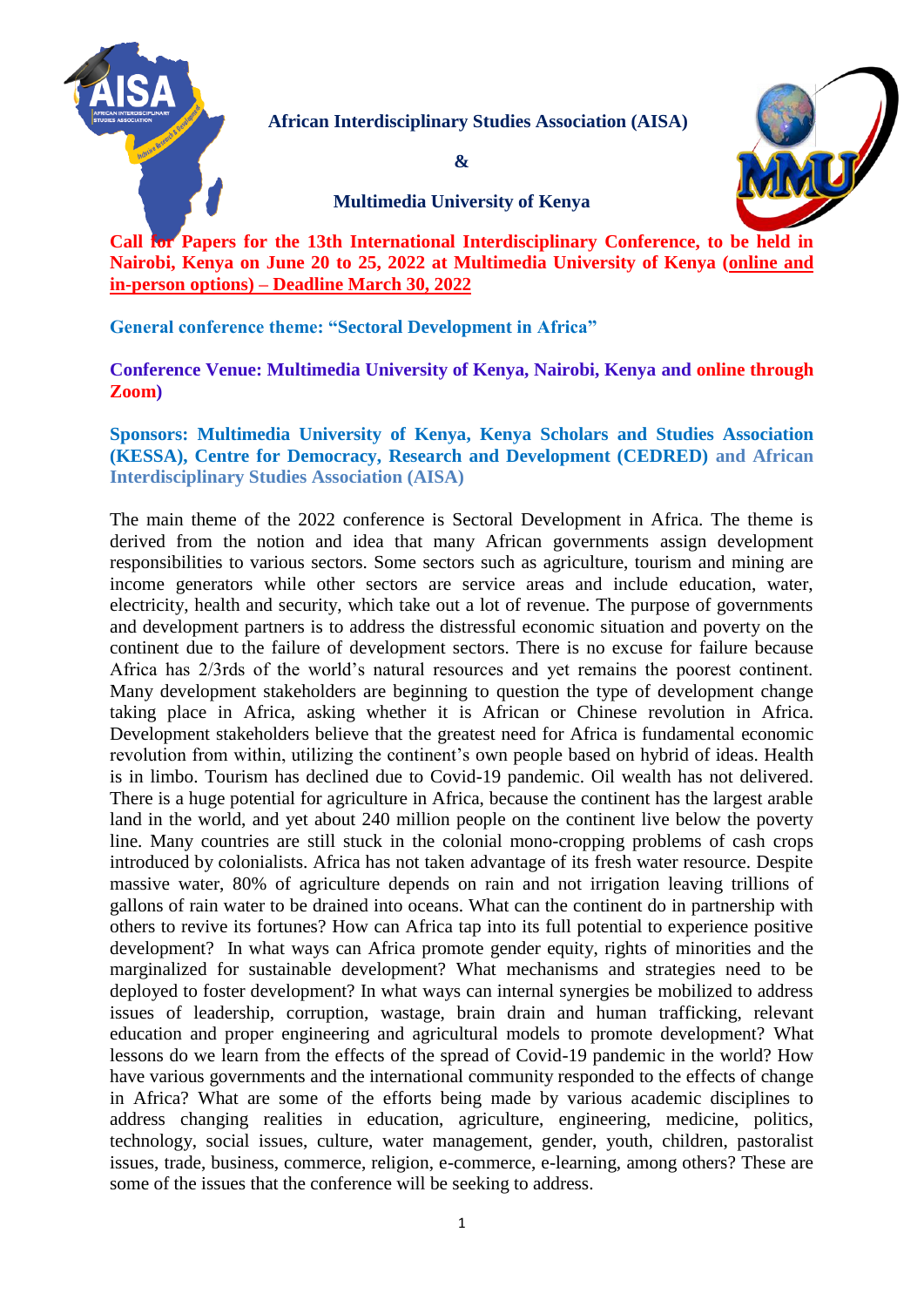Conference Website: **[https://kenyasocialscienceforum.files.wordpress.com/2021/12/call](https://kenyasocialscienceforum.files.wordpress.com/2021/12/call-for-papers-for-the-13th-international-interdisciplinary-conference-2022.pdf)[for-papers-for-the-13th-international-interdisciplinary-conference-2022.pdf](https://kenyasocialscienceforum.files.wordpress.com/2021/12/call-for-papers-for-the-13th-international-interdisciplinary-conference-2022.pdf)**

## Direct Link: [https://kenyasocialscienceforum.files.wordpress.com/2021/12/call-for](https://kenyasocialscienceforum.files.wordpress.com/2021/12/call-for-papers-for-the-13th-international-interdisciplinary-conference-2022.pdf)**[papers-for-the-13th-international-interdisciplinary-conference-2022.pdf](https://kenyasocialscienceforum.files.wordpress.com/2021/12/call-for-papers-for-the-13th-international-interdisciplinary-conference-2022.pdf)**

Organized and hosted by **Multimedia University of Kenya, African Interdisciplinary Studies Association (AISA) and the Centre for Democracy, Research and Development (CEDRED)**, this 11th International Interdisciplinary Conference will be held on **June 20 to 25, 2022** at Nairobi, Kenya. The conference will bring together scholars from all over the world to make presentations on matters that touch on Africa. Submission of abstracts: Send abstracts of between 250 and 500 words, including full contact details (title, name, address, email-address, and telephone) as well as institutional affiliation by **March 30, 2022** to Prof. Maurice N. Amutabi at [mauriceamutabi@gmail.com](mailto:mauriceamutabi@gmail.com) or [neddylinnet@gmail.com](mailto:neddylinnet@gmail.com) or [Amutabi@yahoo.com](mailto:Amutabi@yahoo.com) or [Amutabi@gmail.com](mailto:Amutabi@gmail.com) or [centrefordrd@gmail.com](mailto:centrefordrd@gmail.com)

**The deadline for submission of full papers or PowerPoint presentation (one of them is adequate) is May 30, 2022**. Most papers presented at the conference will be selected and published in peer-reviewed edited volumes and journals – Journal of African Interdisciplinary Studies (JAIS) and Journal of Popular Education in Africa (JOPEA) - affiliated to African Interdisciplinary Studies Association (AISA) and the Centre for Democracy, Research and Development (CEDRED), based in Nairobi, Kenya. Each person is allowed to submit a maximum of 3 papers. We encourage authors of papers not to have too many authors. The official language of the conference is English. The conference will consist of twenty colloquia organized along themes.

### **Important dates**

Deadline for submission of abstracts – March 30, 2022 Deadline for submission of PowerPoint presentation or full papers May 30, 2022 The first book will come out starting June 2020 for early papers submitted. Conference dates – June 20 - 25, 2022

## **Colloquium 1: Sectoral Development in Africa and the World**

Sub Themes:

- a. Understanding Development Sectors and Growth
- b. Covid-19, Spread and Effects on global affairs
- c. Management of Covid-19 protocols, spread and containment
- d. Western influences on various development sectors in Africa
- e. The East and development sectors and Development in Africa: China, India, etc
- f. Dynamics of development sectors in Africa Savannah "Silicon Valley's"
- g. Indigenous knowledge (IK) and influence on development sectors
- h. Grassroots and Community Based Development Approaches and Sustainable Development
- i. The UN, World Bank, INGOs, NGOs and Community Based Organizations
- j. Partnerships, Foreign Aid and Western Development models and Sectors and Development

k. Energy, Water, Pastoralism, Agriculture, Fishing, bee-keeping, Roads, Railways, Air transport, Health, taxi transport (Matatu, Daladala, etc) and other Sectors and Development

l. Poverty Eradication, Poverty Alleviation, Poverty Reduction, Strategic Management, etc m. UN and Sustainable Development Goals

- n. Social Protection and Corporate Social Responsibility and Sustainable Development
- o. Faith-based Organizations and development sectors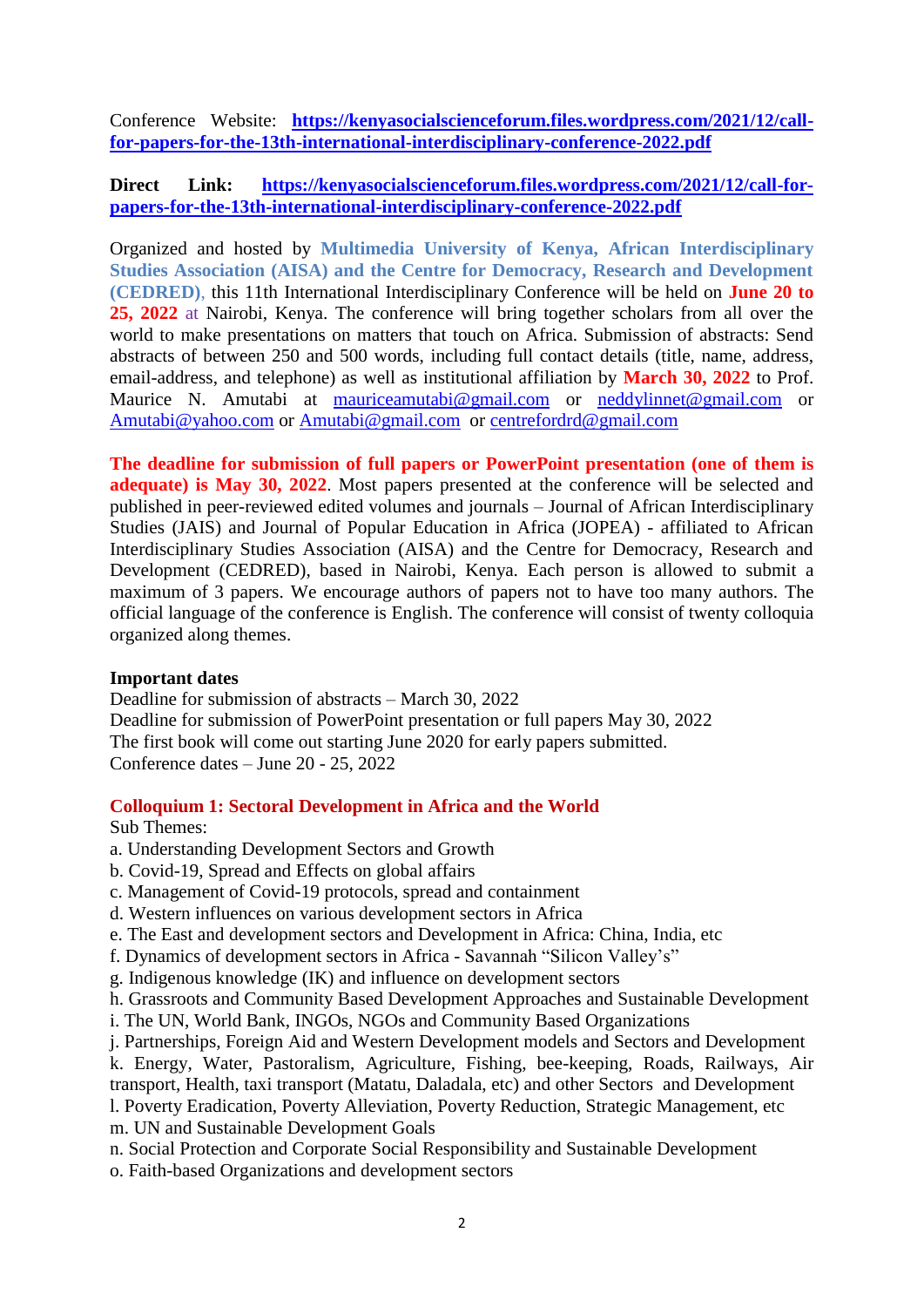p. Trade Unions, Political Parties, Interest Groups and Sustainable Development

q. Indigenous African Philanthropy, Good Aid and Bad Aid in Africa and Sustainable Development

- r. Migration and Movement and effects on sectors of development
- s. Identity, hybridity, blackness, whiteness and Sustainable Development
- t. Sexuality, 'queer' culture and 'otherness' and Sustainable Development
- u. Pop culture, multiculturalism and minorities and Sustainable Development
- u. Voice, agency and silences in global and African development
- w. Women's Liberation, Youth Empowerment and Minority Development
- x. Linguistics and Language question in sustainable development
- y. Arts, Culture, Performance, Literature and Sustainable Development
- z. Abstracts on any other relevant topic are welcome

### **Colloquium 2: Environment, Business, Resources Sectors of Development** Sub-Themes:

- a. Global Environmental Movements, Climate Change, and Sectors of Development
- b. Arid and Semi-Arid Lands (ASALs)/Rangelands and E-waste Management
- c. Global Finance, Commerce, e-Commerce and e-Banking, Sectors of Development
- c. Patents, Trademarks, Factories, Industries and Manufacturing & Sustainable Development
- d. New Trends in Outsourcing and Africa's 'Silicon Valleys' and 'Industrial Parks'
- e. Globalism, sectors , European Union, NAFTA, ECOWAS, EAC and IGAD
- f. Devolution, Decentralization and Resource Mobilization & Sustainable Development
- g. Planning and Management of Strategic Natural Resources and Sustainable Development
- h. Business Management, Human Resource and Entrepreneurship & Sustainable Development
- i. The Cooperative Movement, Women Groups and Savings Societies
- j. Media, Transport and Communication & Sustainable Development
- k. Regional Blocs, Integration and Regional Trade and Sustainable Development
- l. International Trade and Global Business Management and Sustainable Development
- m. Tourism, Eco-Tourism, Health-Tourism and Sustainable Development
- n. Transparency and Accountability, Corruption and Ethics in Development

o. Sports, Cable TV, English Premier League, American NBA, Cricket, Rugby and Other Sports & Sustainable Development

p. Games, Gambling, Betting and Pyramid Schemes & Sustainable Development q. Forensic auditing and accounting

- r. Global Finance and Sustainable Development
- s. SMEs, Cooperative Saving Societies, Micro and village banking and bank agents
- t. Money transfer, Western Union, Mpesa and other mobile banking services
- u. Covid-19 and Business Trends and Losses
- v. Post Covid-19 therapies for businesses, issues of trauma and counselling
- w. Government and private efforts during and after 'new normal' under Covid-19
- x. Abstracts on any other relevant topic are welcome.

#### **Colloquium 3: Education, other social and cultural Sectors and Development**  Sub-Themes:

- a. Education, Covid-19, Pandemic Sectors and Development
- b. Lifelong learning, Open and Distance Learning (ODL), online learning, e-resources
- c. Global Trends and Curriculum Development and New Pedagogies in Higher Education
- d. Global Networks, Higher Education, Linkages, Research, Partnerships and Publishing
- e. Development sectors, Industry, Linkages, Exchange Programmes and Collaborations
- f. Development secctors and Special Education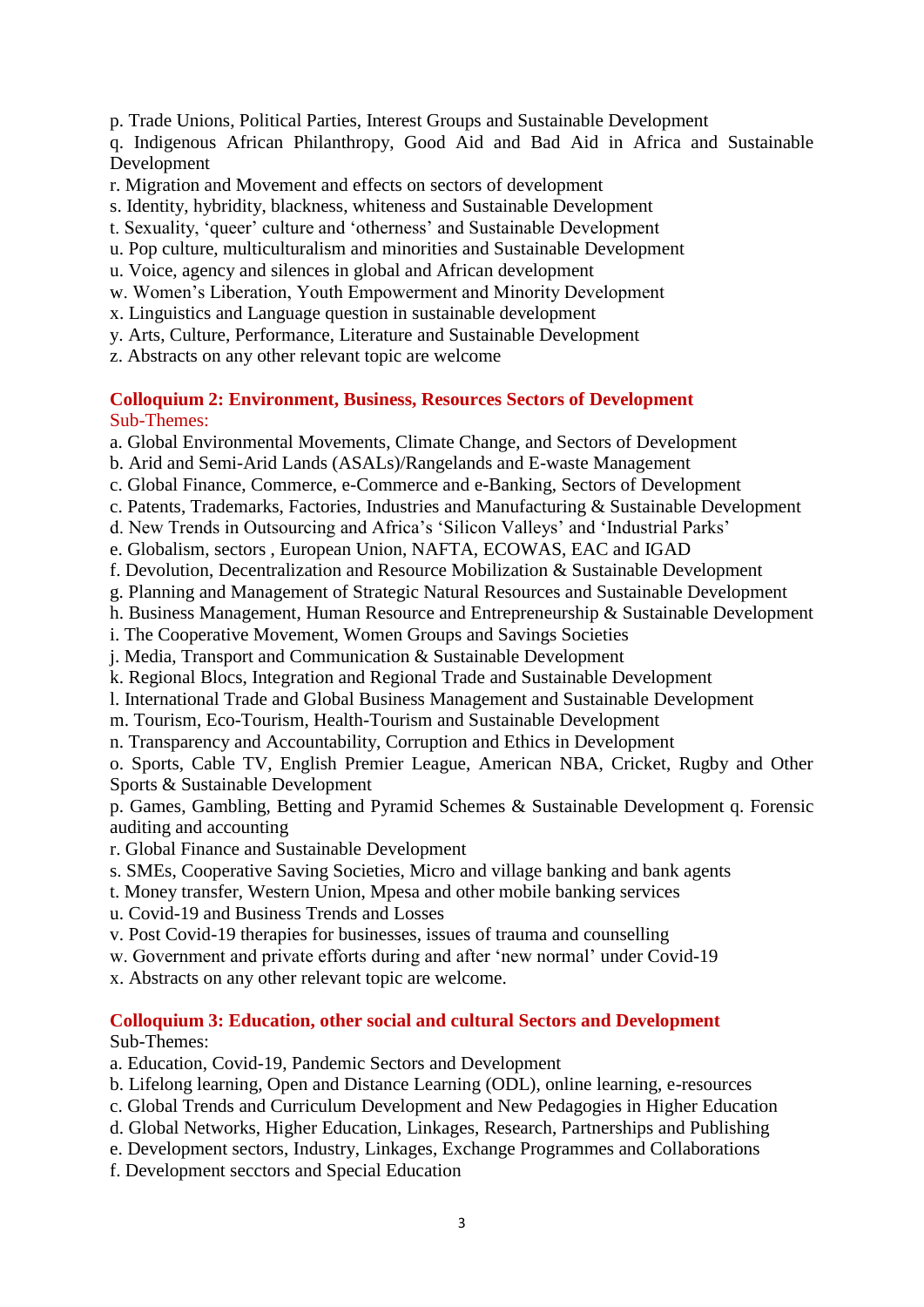g. Education, ICT, teleconferencing, webinars, networking and e-Learning

- h. Women, Minorities and Gender mainstreaming in Education
- i. Development Sectors and Lifelong Learning, Adult Education and Cooperative Education
- j. Science, Industry, Technology and UNESCO projects in Education
- k. Development Sectors, Private Education and Venture Capital
- l. Global Trends, Technical and Vocational Education
- m. Africa Indigenous Knowledge Systems (IKS)
- o. Research Production, Graduate Training and Repositories and anti-Plagiarism
- p. University Ranking and Funding in Higher Education
- q. Global Trends in Education, Basic, Elementary and Secondary Education
- r. New Trends in Teaching and Education
- s. Covid-19 and education sector
- t. Covid-19 and clamour for online learning in the 'new normal'
- u. Abstracts on any other relevant topic are welcome

### **Colloquium 4: Law, Courts, Constitutions, Human Rights Sectors & Development** Sub-Themes:

- a. Global Trends, International Court System, Independence of Courts in Africa
- b. Human Rights and Sustainable Development
- c. Global Trends and Indigenous, Local, National and Global Legal Systems
- d. Conflict Transformation and Peace Building Issues
- e. Dictatorships, Democracies and Constitutional reforms
- f. The role of women and minorities in legal issues
- g. Court reporting and Courts in Social Media
- h. Alternative Justice Systems in Africa Councils of Elders
- i. Environmental Law and Conservation and Sustainable Development
- j. Role of Regional Blocs and UN in Arbitration in Conflicts
- k. Women, Youth and Courts and Sustainable Development
- l. Civic and Citizen Education and Sustainable Development
- m. Land, Special Courts and Small Claims Courts
- n. Human Trafficking and Global Recruitment Firms
- o. IDPs, Refugees, Illegal and Forced Migration
- p. Protocols, Agreements, Treaties and Accords
- q. Truth Commissions and Restoration of Justice
- r. Abstracts on any other relevant topic are welcome

## **Colloquium 5: Engineering, Science, Technology, Fourth Industrial Revolution & Development**

- a. Global trends in Highways, Roads, Bridges and Applied Technology
- b. Technical Training, Science, Technology and Sustainable Development
- c. Fourth Industrial Revolution, Global Trends in Engineering
- d. Natural Resource Management, agriculture, livestock and fisheries
- e. Patents, Trademarks, Technology and Innovation
- f. Manufacturing, Industry and University Collaboration
- g. Research and Development (R&D) and Sustainable Development
- h. Industrial Parks and Innovation Villages and Sustainable Development
- i. Innovation, Science, Technology and Environment
- j. ICT, Science and Technology and Sustainable Development
- k. Science, Technology, Gender and Sustainable Development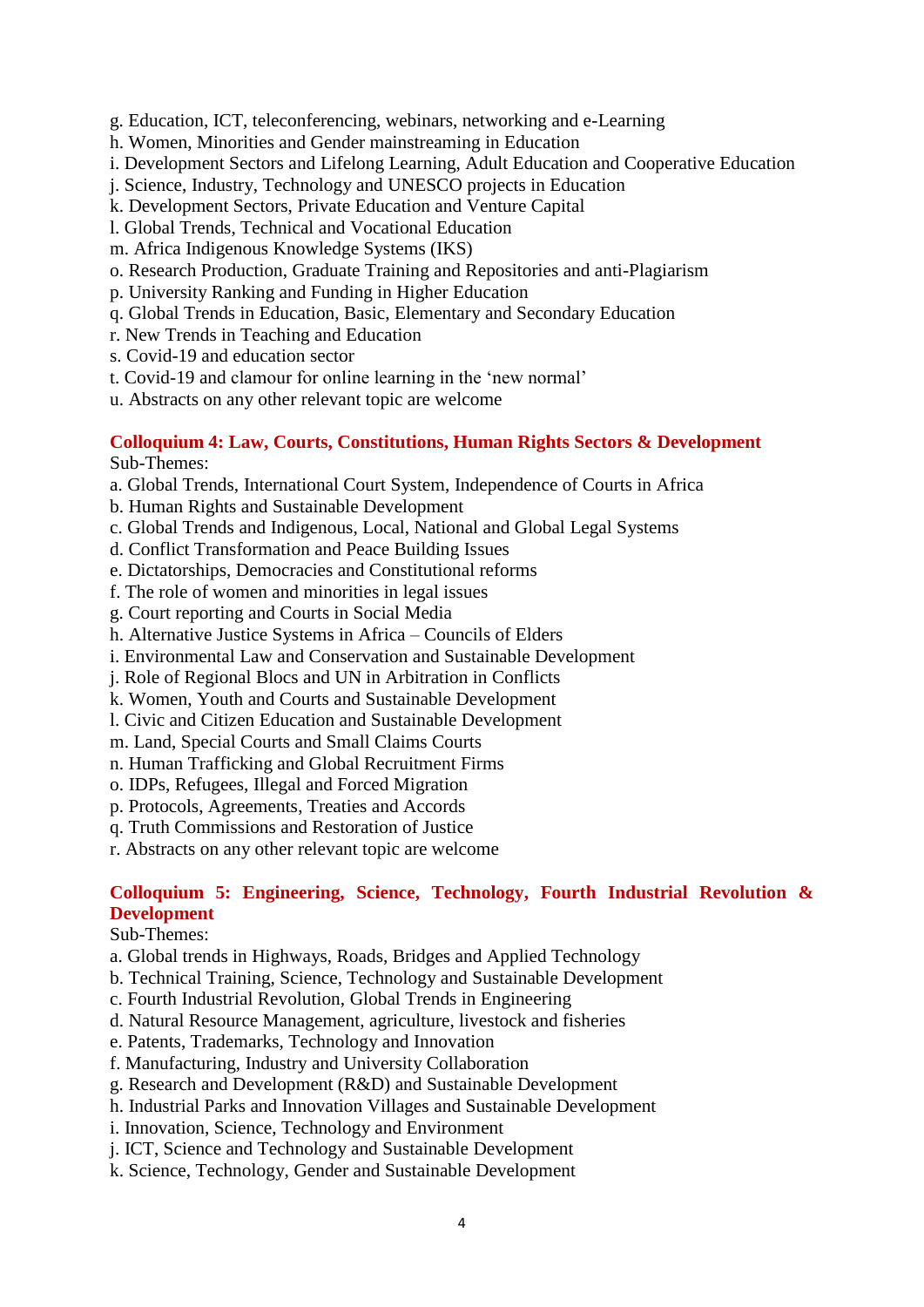m. Science, Children and Youth and Sustainable Development

- n. Health Tourism, Medicine, HIV and AIDS
- o. Transport (Roads, railways, ports and harbours) and Sustainable Development
- p. Informal (Jua kali) sector and non-formal sector and Sustainable Development
- q. Abstracts on any other relevant topic are welcome

## **Colloquium 6: The Third Sector, Religious Organizations, State Agencies, and Sectoral Development**

### Sub-Themes:

- a. Influence of Global Trends on Third Sector Development in Africa
- b. Islam, Christianity and development sectors
- c. Global Radical Groups, Radical Religious Groups
- d. Global Trends in Media and the Church and Sustainable Development
- e. Global Trends in Ethics and Development
- f. Sectoral development and Faith-Based NGOs and Sustainable Development
- g. Philanthropy and Sustainable Development
- h. Religious Institutions and Sustainable Development
- i. Al Qaeda, Boko Haram, Al Shabaab and global peace and security
- j. NGOs and Grassroots Development and Sustainable Development
- k. Income generating groups and Sustainable Development
- l. State corporations and Sustainable Development
- m. TV and Global Mega Evangelists and Sustainable Development
- n. Religion and Environment and Sustainable Development
- o. Religion, Gender and Women and Sustainable Development
- p. The Church and Covid-19 Pandemic
- q. The Covid-19 Pandemic and Local, national and regional dynamics
- r. Abstracts on any other relevant topic are welcome

# **Colloquium 7: Security, Peace and Conflict, Sectoral and Development**

- a. Global Security Architecture and Sectoral Development in Africa
- b. Al Qaeda, Boko Haram, Al Shabaab and global peace and security
- c. Conflict, Rebel activities, War and Violence
- d. The UN, African Union, Gender and Human Rights
- e. Peace and Security in the Great Lakes Region
- f. Conflict Management and Sustainable Development
- g. War and Refugees and Sustainable Development
- h. Ethical Issues in Development and Sustainable Development
- i. Democracy, Leadership and Governance
- j. Dictatorship, term limits and Corruption
- k. Regional Bodies and peace and Sustainable Development
- l. Displacement, Refugees and International Affairs
- m. Failed and near-failed states in Africa
- n. Water wars and conflicts in the world and Sustainable Development
- o. Small arms and light weapons and Sustainable Development
- p. Special Forces and Commando Units
- q. Abstracts on any other relevant topic are welcome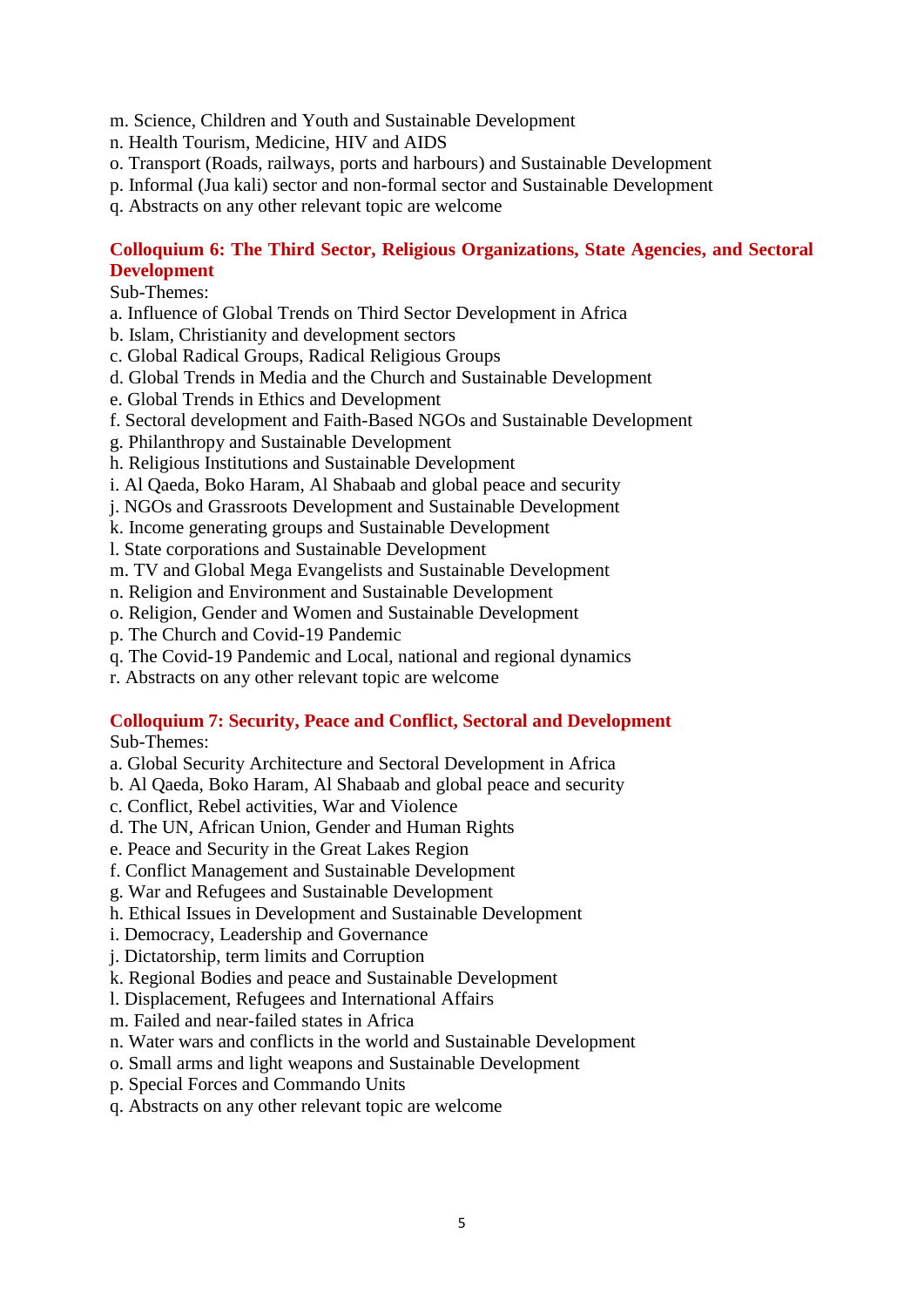# **Colloquium 8: Computer Science, Library, Information and Communication Technology, Media Sectors and Development**

Sub-Themes:

a) Information and Communication Technology (ICT) and Sustainable Development

b) The nature and state of ICT in the world and Africa and Sustainable Development

c) Computer Science, Mobile Libraries, Dissemination and publishing

d) Library Resources and Development

e) E-Library/Virtual library and Sustainable Development

- f) E- books/E-Journals and Sustainable Development
- g) Internet Research and online publishing
- h) Communication and Journalism and Sustainable Development
- i) Language, FM Radio and TV stations and Development
- j. Gender and ICT in Africa
- k. ICT and environment in Africa
- l. Business innovations in ICT M-pesa, m-kopa, m-shwari, etc
- m. Oral literature and oral narratives and texts
- n. Global Media and Africa and Sustainable Development
- o. CNN, BBC, Al Jazeera and Reporting Africa
- p. Media ownership in Africa
- q. Training in journalism in Africa
- r. FM Radio Stations and Sustainable Development
- s. Media Freedom
- t. Social Media and Fake News
- u. Gender and Media
- v. Media censorship
- w. Women in Media
- x. Abstracts on any other relevant topic are welcome

## **Colloquium 9: Global Trends in Interdisciplinary and Multidisciplinary Research, Sectors and Development**

- a. Challenges of invention of states and ethnic groups in Africa
- b. Indigenous Knowledge Systems and Development in Africa
- c. Gender, Women and Development in Africa
- d. Corporate Social Responsibility
- e. Aid and Sectoral Development
- f. New Paradigms of Development
- g. Minority Groups and Tensions
- h. Interdisciplinary Research and Development
- i. Public Policy and Ecology
- j. Entrepreneurship and Development
- k. Minorities and Development
- l. Integrated Rural Urban Development
- m. Funding Interdisciplinary Research and Development
- n. Social, Economic and Political Research
- o. Research Regimes
- p. Opinion polls, surveys and mapping in Africa
- q. Research permits
- r. Patents and trade marks
- s. University-Industry partnerships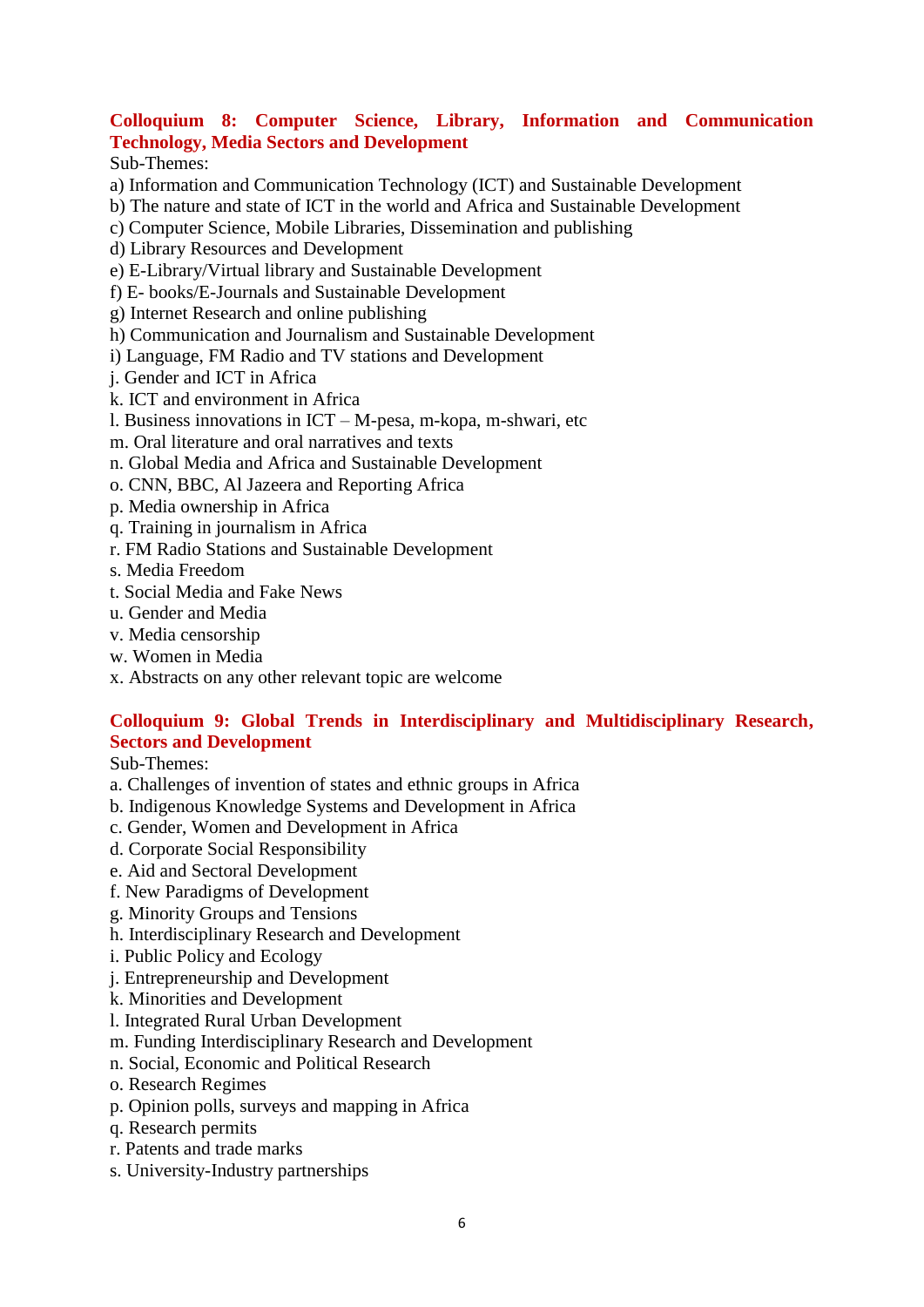t. Abstracts on any other relevant topic are welcome

## **Colloquium 10: Health, Medicine, Nursing Sectors and Development**

Sub-Themes:

- a. Health Science innovations and inventions in the world and Sustainable Development
- b. Medical tourism and Sustainable Development
- c. Epidemiology, pandemics, Covid-19, Corona Virus Pandemic & Development
- d. Ebola, Rare Diseases, Epidemiology, Yellow Fever, Nile Blindness, etc
- e. HIV and AIDS and management of the scourge
- f. Lifestyle diseases and Sustainable Development
- g. Dietetics, Malnutrition and Nutrition
- h. Health of mothers and Sustainable Development
- i. Gynecology and obstetrics and child welfare in Africa
- j. Problems of Covid-19, Corona Virus Pandemic & Effects on Development
- k. Medical insurance schemes and 'health tourism'
- l. Resistance in diseases and campaigns against abuse of drugs
- m. Pharmacy, pharmaceuticals and health tenderpreneurs
- n. Plastic surgery, cosmetics and beauty industry in Africa
- o. Nursing challenges, mobile hospitals and clinics in Africa
- p. Expatriate doctors and brain drain and bran gain in Africa
- q. Psychiatry and mental health in Africa
- r. Internal medicine and lifestyle diseases in Africa
- s. Aging, obesity and diet and care of the elderly in Africa
- t. Malaria and other tropical diseases
- u. Development and change in Medical schools in Africa
- w. Eradication of polio and other vaccination campaigns
- x. Alternative medicine and ethno-medicine
- y. Dietetics and nutrition, kwashiorkor, marasmus, and other issues
- z. Abstracts on any other relevant topic are welcome

# **Colloquium 11: Engineering, Technology, Innovation and Sectoral Development**

- a. Mechanical engineering, global trends and Sectoral Development
- b. Electronic engineering and Sectoral Development
- c. Electrical engineering and Sectoral Development
- d. Civil and structural engineering and Sustainable Development
- e. Applied technology and African societies
- f. Chemical and mining engineering
- g. Wind, solar and hydro power and Sustainable Development
- h. Factories and industries and Sustainable Development
- i. Technical training and Sustainable Development
- j. Professional engineering exams
- k. Studying engineering and Sustainable Development
- l. Engineering training and regulators
- m. Innovations, discoveries and innovations
- n. Young engineers and Sustainable Development
- o. Power generation and Sustainable Development
- p. Aviation and flying schools in Africa
- q. Manufacturing and Sustainable Development
- r. Textile engineering and production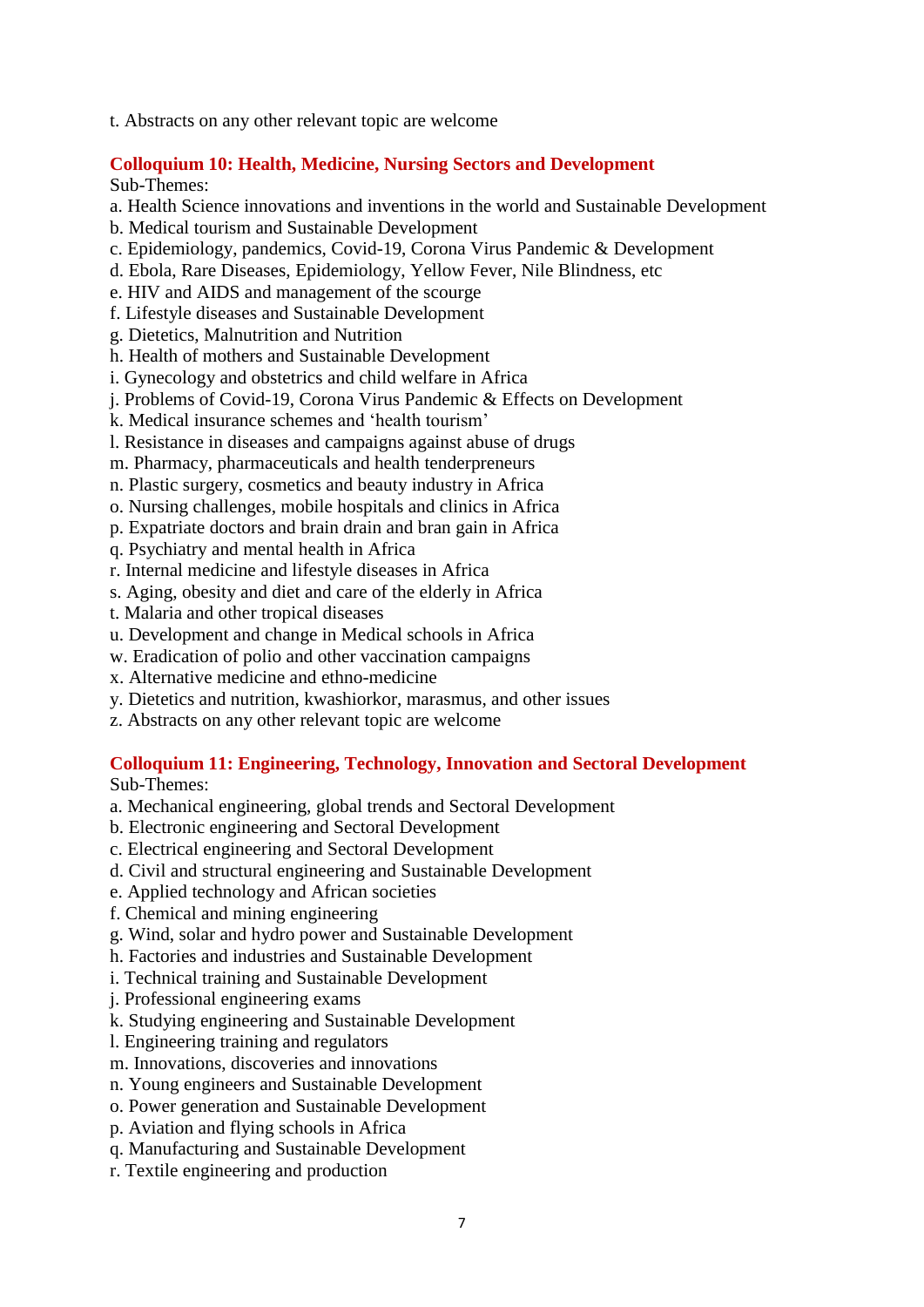- s. Food processing, storage and nutrition
- p. Abstracts on any other relevant topic are welcome

### **Colloquium 12: Agriculture, Livestock Development, Fisheries, Irrigation Sectors and Development**

Sub-Themes:

- a. Sectoral plans, blue prints, research in agriculture and ddevelopment
- b. Crop husbandry and Sectoral Development
- c. Sectoral development in Cash crops and national development
- d. Sectoral progress in Tea, coffee, maize, bananas, wheat, rice, beans and vegetables
- e. Pyrethrum, sisal and rare crops
- f. Agricultural engineering and Sustainable Development
- g. Farm management and Sustainable Development
- h. Training in agriculture
- i. Strategic crops and Sustainable Development
- j. Male crops and female crops
- k. Strategic food reserves
- l. Crop rotation and Sustainable Development
- m. Seed production and Sustainable Development
- n. Rare crops
- o. Cooperative societies and Sustainable Development
- p. Irrigation agriculture
- r. Training in agriculture
- s. declining interest in agriculture
- t. Pesticides and the challenges of farming
- u. Extreme weather and agriculture
- v. Strategic crops and Sustainable Development
- w. Male crops and female crops
- x. Abstracts on any other relevant topic are welcome

## **Colloquium 13: Forestry, Wildlife Management, Tourism Sectors and Development**

- a. Global water towers and Sustainable Development
- b. Carbon sinks and Sustainable Development
- c. Management of equatorial and tropical forests
- d. Challenges of forest management
- e. Training in forest and wildlife management
- h. Endangered species and Sustainable Development
- j. Animal orphanages and Sustainable Development
- k. Rare animal species and Sustainable Development
- l. Indigenous forests and Sustainable Development
- m. Rare tree species and Sustainable Development
- n. Rare animal species and Sustainable Development
- o. Human/wildlife conflict and Sustainable Development
- p. Biodiversity in Africa and Sustainable Development
- q. Resources from Tropical and equatorial forests
- r. Forestation and desertification
- s. Marine parks in Africa
- t. Abstracts on any other relevant topic are welcome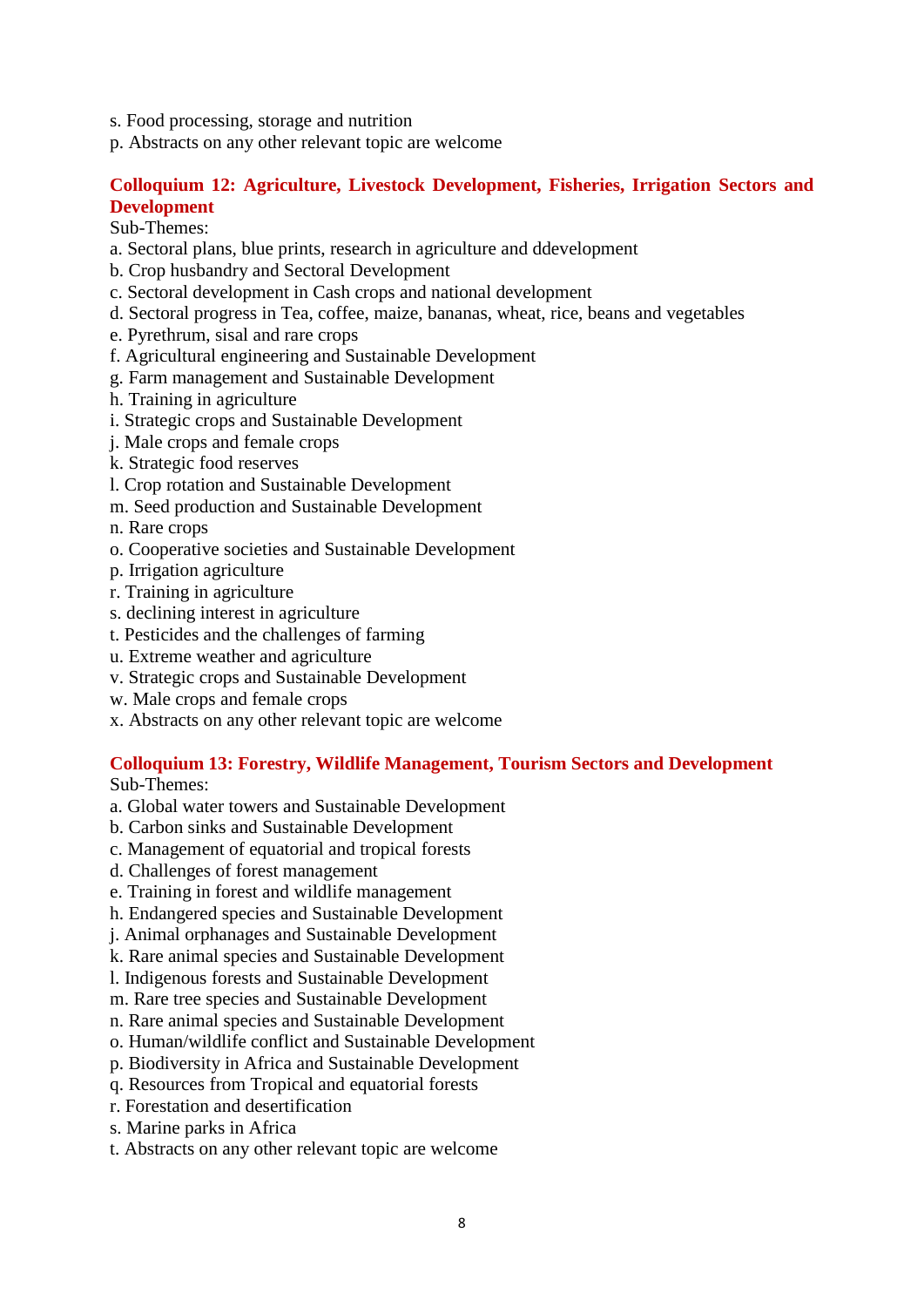## **Colloquium 14: Water, Mining, Petroleum, Minerals and other Sectors**

Sub-Themes:

- a. Global trends in water use and Sustainable Development
- b. Water quality and management and Sustainable Development
- c. National Water master plans
- d. Fresh water use in the world
- e. Water processing and retailing
- f. Irrigation and Sustainable Development
- g. Water transport
- h. Mining and Sustainable Development
- i. Strategic minerals and Sustainable Development
- j. Petroleum production in Africa
- k. The curse of oil in Africa
- l. Conflicts over oil production
- m. Oil contracting in Africa and Sustainable Development
- n. Abstracts on any other relevant topic are welcome

### **Colloquium 15: Business Studies, Commerce and Economics and Sectors**

Sub-Themes:

- a. Global Business Deals, Sectors and Development
- b. Global Economics and development
- c. Business Transactions in a global world
- d. Dynamics of e-business
- e. The era of grand projects
- f. Standard Gauge Railways in Africa
- g. China and Business Development in Africa
- h. Asian Business interests in Africa and sustainable development
- i. Mega road and port projects in Africa
- j. Banking mergers and macro finance and development
- k. Table banking and micro finance
- l. Housing and sustainable development
- m. Any other topic in finance and economics

### **Colloquium 16: Music, Theater, Art and Sectors**

- a. Pop Music
- b. Global Musical trends and Sustainable Development
- c. African music soul, afro pop, hip hop, rap, rock and roll, high life, etc
- d. Rhumba, Lingala, Bongo Fleva, Omutibo, Benga, Chakacha and Mganda
- e. African short story
- f. African novel and development
- g. Hollywood and Africa
- h. Nollywood and Africa
- i. Afro cinema and Africa soap operas
- j. Theater and culture in Africa
- k. African art
- l. Village theaters
- m. Heritage sites and development
- n. Indigenous art in Africa
- o. Unique and rare art such as Makonde and Kamba carvings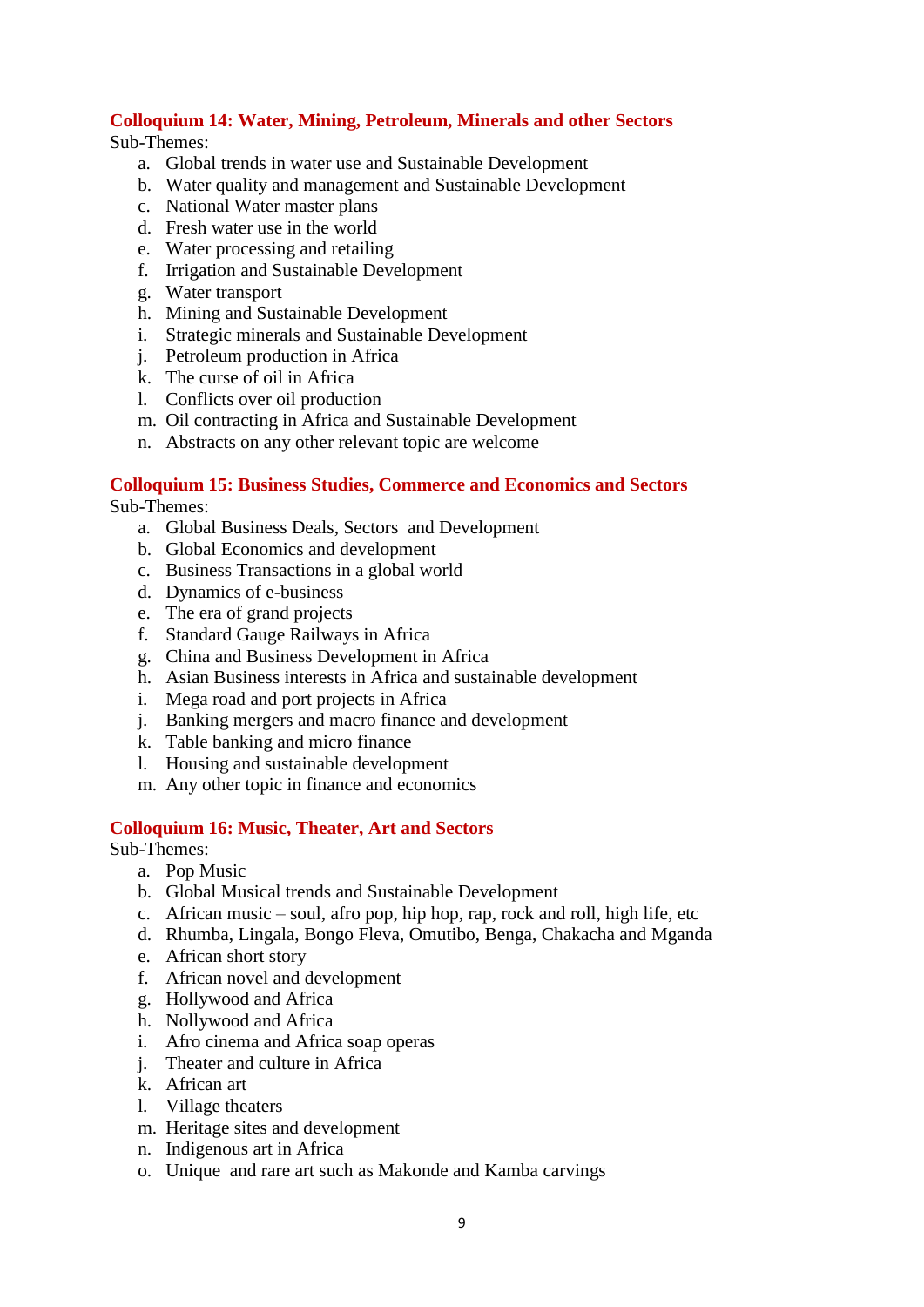p. Any other topic

## **Colloquium 17: Pre-conference Postgraduate Research Workshop for PhD and Masters Students on Proposal and Thesis Writing – June 20, 2022 (we encourage early registration of minimum 20 and maximum 40 participants) - Registration is US\$50**

The workshop will cover the following topics:

- a. Choosing a research topic for Masters, PhD and Other Researches
- b. Identifying independent and dependent variables in a topic
- c. How to write an effective and attractive title maximum 20 words
- d. How to write an effective abstract
- e. How to write an effective introduction
- f. Identifying and writing an effective statement of the problem
- g. Writing Smart Objectives
- h. Writing proper Research Questions
- i. Hypotheses
- j. Justification, rationale and significance
- k. Techniques of Literature Review
- l. Conceptual and theoretical Framework
- m. Research Methods, Methodologies and Designs
- n. Quantitative and Qualitative Data analysis and interpretation
- o. Analysis and Presentation of Findings
- p. Report writing for Masters, PhD and Research Project
- q. Writing References according to APA, Chicago, Harvard and Other Manuals
- r. Writing a journal article from a thesis
- s. Writing a chapter in an edited book
- t. Understanding point system in publications for journals, book chapters, etc
- u. Understanding citation index, impact factor and rating
- v. Any other relevant topic requested by trainees

### **Colloquium 18: Pre-conference Training on Proposal, Grant writing and Fundraising Workshop for Professors and Lecturers - June 21, 2022 (we encourage early registration of minimum 20 and maximum 40 participants) Registration is US\$50**

The workshop will cover the following topics:

- a. How to write a successful research proposal
- b. How to write a successful grant proposal
- c. Identifying a research area and unique topic
- d. Creating a research edge
- e. Creating collaborations and networks
- f. Cross-country research team building
- g. Fundraising strategies for institutions and organizations
- h. Why proposals are selected
- i. Why proposals are rejected
- j. Identifying funding agencies
- k. Any other relevant topic requested by trainees